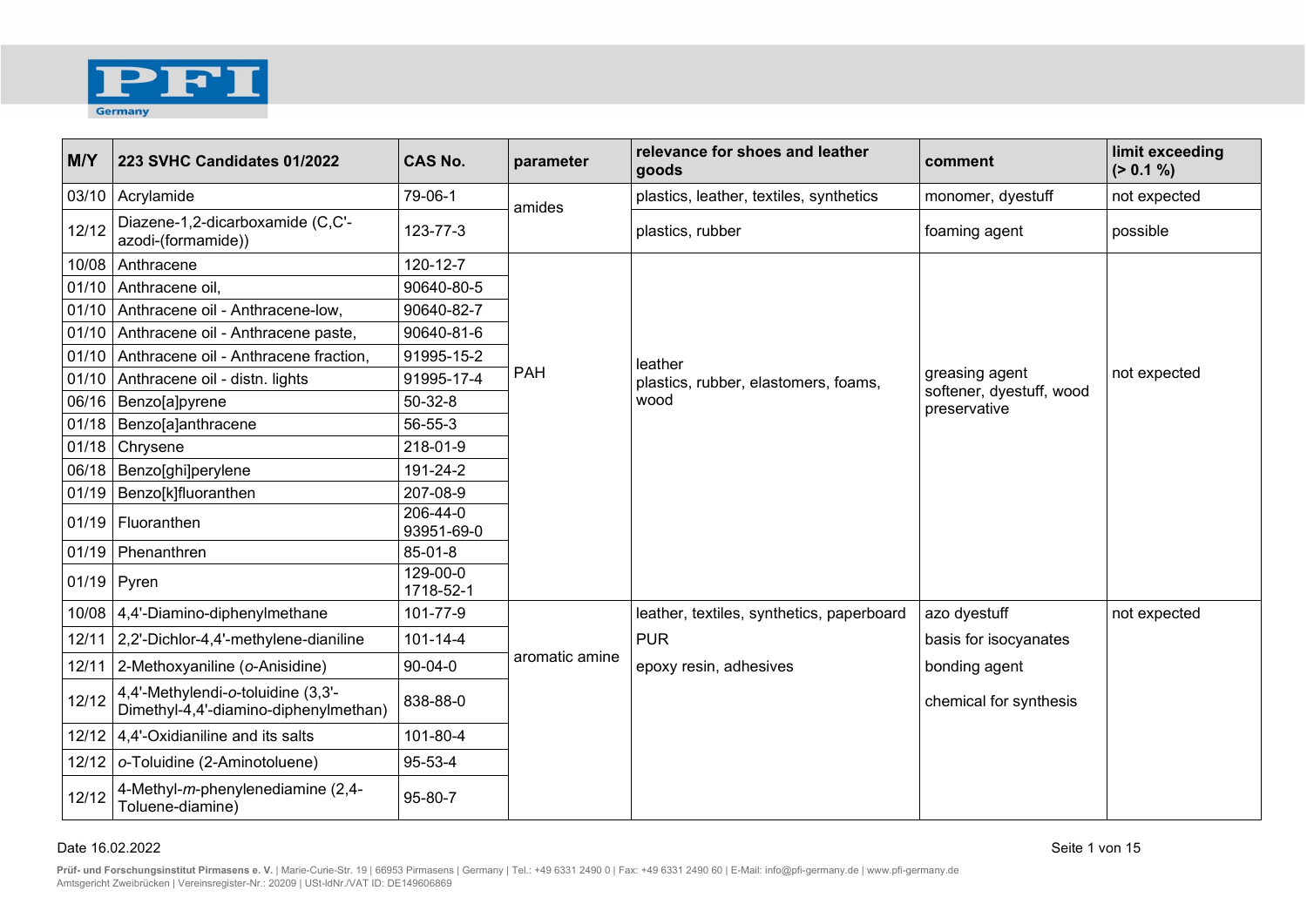

| M/Y   | 223 SVHC Candidates 01/2022                                                                                                                                                                                                           | <b>CAS No.</b> | parameter                     | relevance for shoes and leather<br>goods              | comment                                                               | limit exceeding<br>(> 0.1 %) |
|-------|---------------------------------------------------------------------------------------------------------------------------------------------------------------------------------------------------------------------------------------|----------------|-------------------------------|-------------------------------------------------------|-----------------------------------------------------------------------|------------------------------|
|       | 12/12 6-Methoxy-m-toluidine (p-Cresidine)                                                                                                                                                                                             | 120-71-8       |                               | leather, textiles, synthetics, paperboard             | azo dyestuff                                                          | not expected                 |
| 12/12 | Biphenyl-4-ylamine                                                                                                                                                                                                                    | $92 - 67 - 1$  | aromatic amine                |                                                       |                                                                       |                              |
| 12/12 | o-Aminoazotoluene                                                                                                                                                                                                                     | 97-56-3        |                               |                                                       |                                                                       |                              |
| 12/12 | 4-Aminoazobenene                                                                                                                                                                                                                      | 60-09-3        |                               |                                                       |                                                                       |                              |
|       | Disodium 3,3'-[[1,1'-biphenyl]-4,4'-<br>12/13 diylbis(azo)]bis-(4-aminonaphthalene-1-<br>sulphonate) (C.I. Direct red 28)                                                                                                             | 573-58-0       | aromatic amine<br>(benzidine) | leather, textiles, synthetics, paperboard             | azo dyestuff                                                          | not expected                 |
|       | Disodium 4-amino-3-[[4'-[(2,4-<br>diaminophenyl)-azo]-[1,1'-biphenyl]4-<br>12/13   yl]-azo]-5-hydroxy-6-<br>(phenylazo)naphthalene-2,7-<br>disulphonate (C.I. Direct black 38)                                                        | 1937-37-7      |                               |                                                       |                                                                       |                              |
| 12/11 | Formaldehyde, oligomeric reaction<br>products with aniline                                                                                                                                                                            | 25214-70-4     | Formaldehyde                  | epoxy resin, adhesives                                | chemical product for<br>processes                                     | not expected                 |
| 07/21 | Glutaraldehyde (Glutaral)                                                                                                                                                                                                             | 111-30-8       | Aldehydes                     | Leather                                               | biocide leather tanning                                               | not expected                 |
| 10/08 | short chained chlorinated paraffines,<br>C10-13                                                                                                                                                                                       | 05535-84-8     | chlorinated                   | Leather, textiles, synthetics, colors,                | greasing agent<br>flame retardant<br>softener                         | possible                     |
| 07/21 | middle chained chlorinated paraffines,<br>C14-C17                                                                                                                                                                                     | 85535-85-9     | paraffines                    | plastics, adhesives                                   |                                                                       |                              |
| 12/11 | 4-(1,1,3,3-Tetramethyl-butyl)-phenol<br>(4-tert.-Octylphenol)                                                                                                                                                                         | 140-66-9       |                               |                                                       | production of phenolic<br>resins, coatings, colors,                   | possible                     |
| 12/12 | 4-Nonylphenol (linear and branched<br>and mixtures of isomers)                                                                                                                                                                        |                |                               |                                                       | and varnish; precursor<br>for Ethoxylates<br>(surfactants), Lubricant |                              |
| 01/17 | 4-heptylphenol, branched and linear                                                                                                                                                                                                   |                | Alkyl phenol                  | leather<br>textiles, synthetics, plastics, adhesives, | and grease, detergents                                                |                              |
|       | Reaction products of 1,3,4-thiadiazo<br>lidine-2,5-dithione, formaldehyde and 4-<br>01/18   heptylphenol, branched and linear (RP-<br>HP) with ≥0.1% w/w 4-Heptylphenol,<br>branched and linear (4-HPbl)<br>01/17 4-tert-Pentylphenol | 80-46-6        |                               | rubber                                                |                                                                       |                              |

## Date 16.02.2022 Seite 2 von 15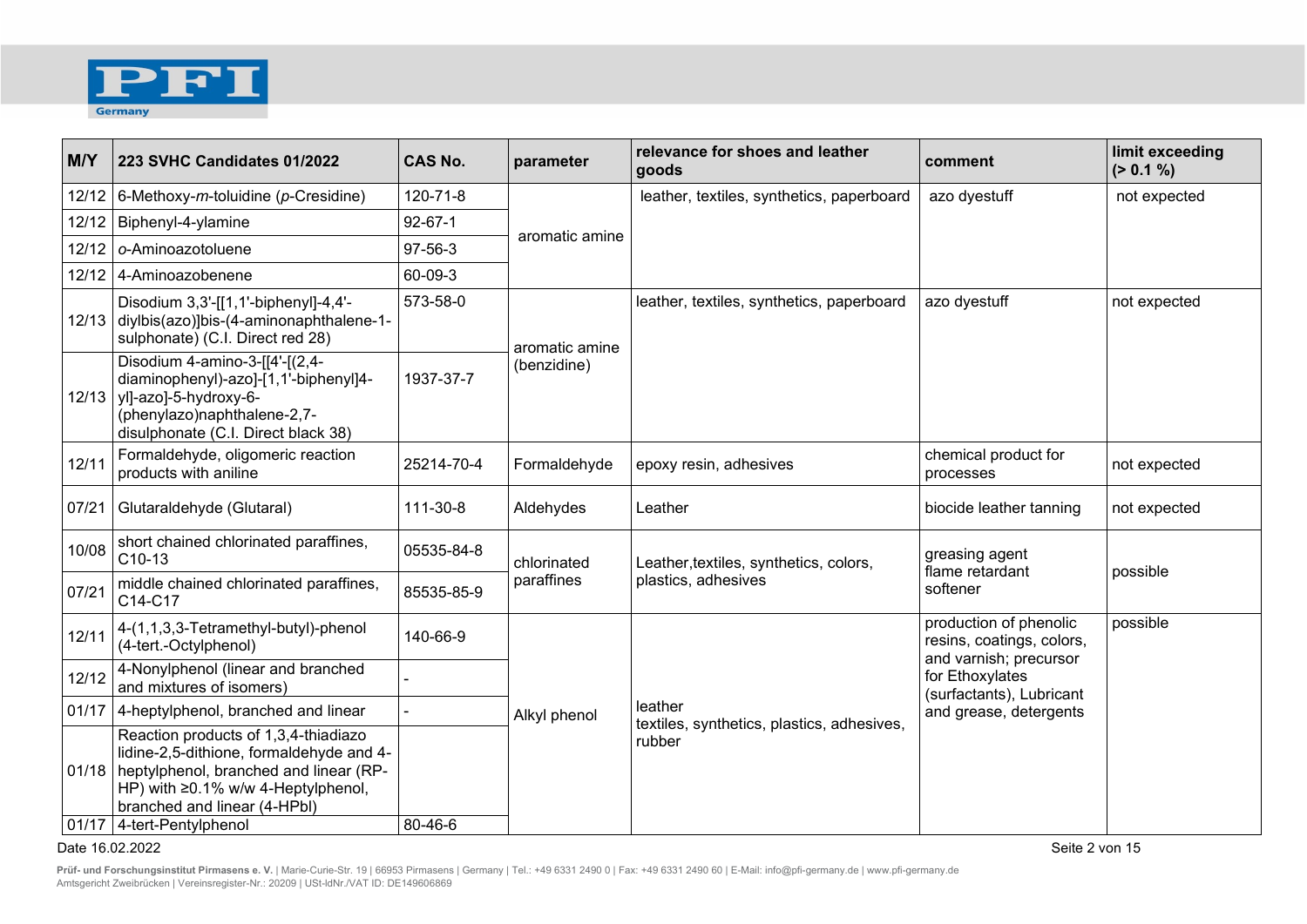

| M/Y   | 223 SVHC Candidates 01/2022                                                                                                           | <b>CAS No.</b>           | parameter                            | relevance for shoes and leather<br>goods              | comment                                                                                          | limit exceeding<br>(> 0.1 %) |
|-------|---------------------------------------------------------------------------------------------------------------------------------------|--------------------------|--------------------------------------|-------------------------------------------------------|--------------------------------------------------------------------------------------------------|------------------------------|
| 07/19 | Tris(4-nonylphenyl, branched and<br>linear) phosphite (TNPP) with<br>$\geq 0.1\%$ w/w of 4-nonylphenol, branched<br>and linear (4-NP) |                          | Alkyl phenol                         | leather<br>textiles, synthetics, plastics, adhesives, | production of phenolic<br>resins, coatings, colors,<br>and varnish; precursor<br>for Ethoxylates | possible                     |
| 07/21 | Dodecylphenol, Isomere<br>(PDDP, TPP, DDP)                                                                                            |                          |                                      | rubber                                                | (surfactants), Lubricant<br>and grease, detergents                                               |                              |
|       | 4-(1,1,3,3-Tetramethyl-butyl)-phenol<br>12/12 ethoxylated (mixture of ethoxylates)<br>(4-tert.-Octylphenol ethoxylates)               |                          | Alkyl phenol<br>ethoxylate           | leather, textiles, synthetics                         | surfactant, chemical<br>product for processes                                                    | possible                     |
| 06/13 | 4-Nonylphenol ethoxylated (branched<br>and linear)                                                                                    |                          |                                      |                                                       |                                                                                                  |                              |
|       | 06/13 Cadmium                                                                                                                         | 7440-43-9                |                                      | metall parts<br>plastics (especially PVC)             | impurities in metal<br>stabilizing agent                                                         | possible                     |
|       | 06/13   Cadmium oxide                                                                                                                 | 1306-19-0                |                                      | plastics                                              | catalyst in sythesis,<br>pigment in glass and<br>ceramic                                         | not expected                 |
|       | 06/14   Cadmium chloride                                                                                                              | 10108-64-2               | Heavy metals                         |                                                       | photovoltaic modules,<br>circuit board production                                                | not expected                 |
|       | 12/13   Cadmium sulphide                                                                                                              | 1306-23-6                | after total<br>digestion,<br>Cadmium |                                                       | catalyst in sythesis,<br>pigment in plastics, glass<br>and ceramic                               | possible                     |
| 12/14 | Cadmium fluoride                                                                                                                      | 7790-79-6                |                                      | not relevant                                          | laboratory reagent                                                                               | not expected                 |
| 12/14 | Cadmium sulphate                                                                                                                      | 10124-36-4<br>31119-53-6 |                                      |                                                       |                                                                                                  |                              |
| 01/18 | Cadmiumnitrate                                                                                                                        | 10325-94-7               |                                      | plastics                                              | Pigments, Polymeres,<br>Glas                                                                     | not expected                 |
| 01/18 | Cadmiumhydroxide                                                                                                                      | 21041-95-2               |                                      | plastics                                              | Pigments, Polymeres,<br><b>Batteries</b>                                                         | not expected                 |
|       | 01/18   Cadmiumcarbonate                                                                                                              | 513-78-0                 |                                      | plastics                                              | Pigments, Polymeres                                                                              | not expected                 |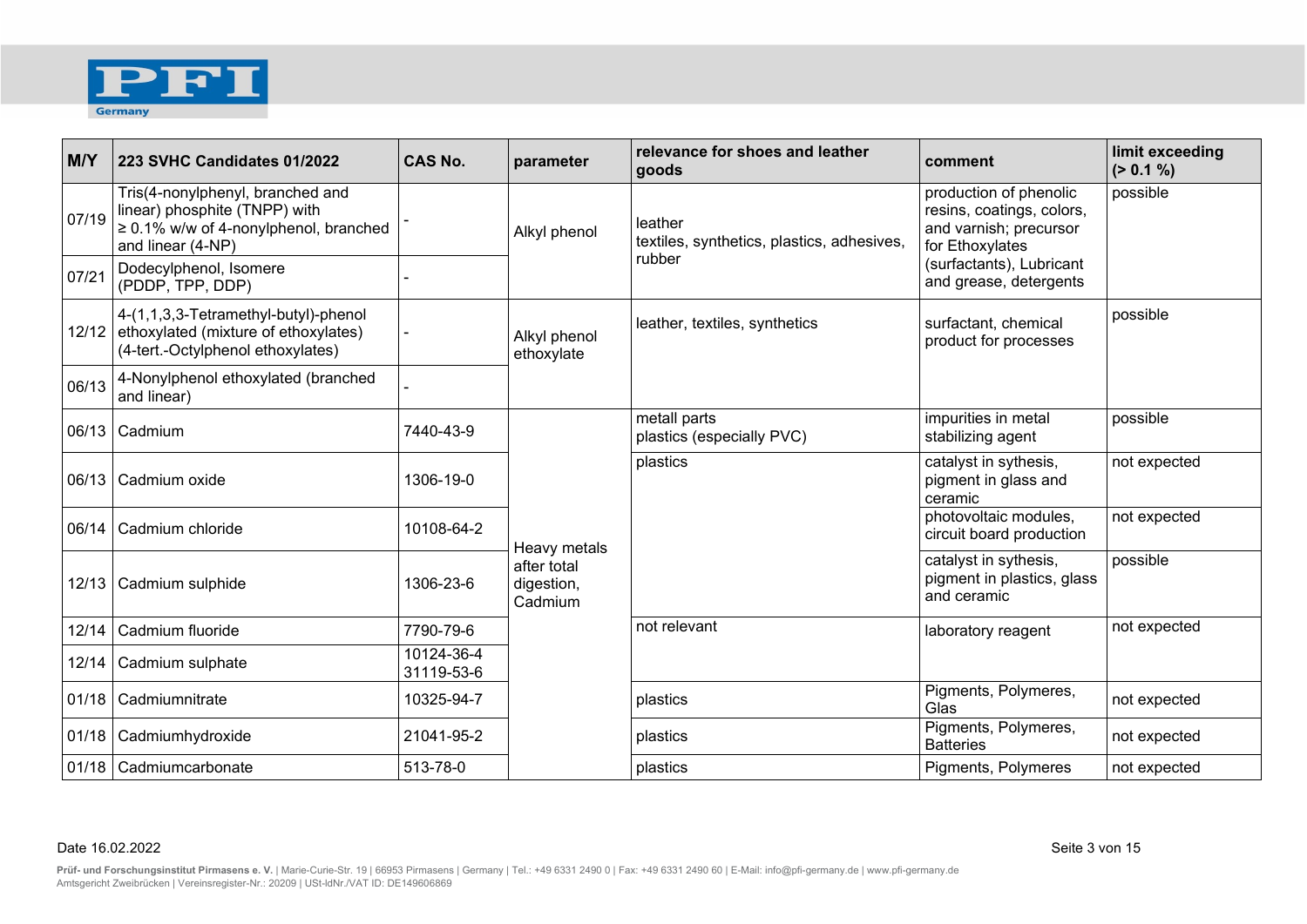

| M/Y   | 223 SVHC Candidates 01/2022          | <b>CAS No.</b> | parameter                           | relevance for shoes and leather<br>goods       | comment                                                                                                                                 | limit exceeding<br>(> 0.1 %) |
|-------|--------------------------------------|----------------|-------------------------------------|------------------------------------------------|-----------------------------------------------------------------------------------------------------------------------------------------|------------------------------|
| 10/08 | Cobalt dichloride                    | 7646-79-9      |                                     | rubber, elastomers, soft plastics              | Additive alloys,                                                                                                                        | possible                     |
| 12/10 | Cobalt-(II)-carbonate                | 513-79-1       | Heavy metals                        | metal parts                                    | electroplating<br>humidity indicator in drying                                                                                          | not expected                 |
| 12/10 | Cobalt-(II)-diacetate                | $71 - 48 - 7$  | after total<br>digestion,           |                                                | agents                                                                                                                                  |                              |
| 12/10 | Cobalt-(II)-dinitrate                | 10141-05-6     | Cobalt                              |                                                | catalyst, for pigments and<br>dyestuffs, as coloring for                                                                                |                              |
|       | 12/10 Cobalt-(II)-sulfate            | 10124-43-3     |                                     |                                                | glazes                                                                                                                                  |                              |
| 12/10 | Chromium trioxide                    | 1333-82-0      | Heavy metals                        | Wood                                           |                                                                                                                                         | not expected                 |
| 12/10 | Chromic acid and all oligomers       | 7738-94-5      | after total<br>digestion,<br>Chrome |                                                | wood preservative,<br>strong oxidant                                                                                                    |                              |
| 12/10 | Dichromic acid and all oligomers     | 13530-68-2     |                                     |                                                |                                                                                                                                         |                              |
| 06/10 | Trichloroethylene                    | 79-01-6        |                                     | adhesives, leather, textiles                   | solvent, degreasing agent or                                                                                                            | possible                     |
| 06/11 | 1,2,3-Trichloropropane               | $96 - 18 - 4$  | <b>VOC</b>                          |                                                | cleaning agent                                                                                                                          |                              |
| 12/11 | 1,2-Dichloroethane                   | 107-06-2       |                                     | Vinyl chloride                                 |                                                                                                                                         |                              |
| 06/11 | 1-Methyl-2-pyrrolidone (NMP)         | 872-50-4       |                                     | leather, textiles, synthetics                  | solvent for leather and<br>textile coatings, intermediate<br>product of colors or varnish                                               |                              |
|       | 12/11 N,N-Dimethylacetamide (DMAC)   | 127-19-5       |                                     | textiles, synthetics                           | solvent for leather and                                                                                                                 | possible                     |
|       | 12/12   N,N-Dimethylformamide (DMFA) | 68-12-2        |                                     |                                                | textile coatings                                                                                                                        |                              |
|       | 06/12 Formamide                      | $75-12-7$      |                                     | coatings, plastics                             | softener                                                                                                                                |                              |
|       | 01/10   2,4-Dinitrotoluene           | 121-14-2       |                                     | leather, textiles, synthetics<br>PUR, plastics | intermediate product of azo<br>dyestuff; basis for<br>isocyanates, additive in the<br>plastic industry; can appear<br>together with DBP | not expected                 |
| 12/12 | 1-Bromopropane                       | 106-94-5       |                                     | plastics                                       | solvent or degreasing agent                                                                                                             |                              |
|       | 12/10 2-Ethoxyethanol                | 110-80-5       |                                     | varnishes, leather, textiles,                  |                                                                                                                                         |                              |
|       | 12/10 2-Methoxyethanol               | 109-86-4       |                                     | adhesives, dyes, polymers                      | solvent, leather finish, textile<br>finishing                                                                                           |                              |
|       | 06/11 2-Ethoxyethylacetate           | 111-15-9       |                                     |                                                |                                                                                                                                         |                              |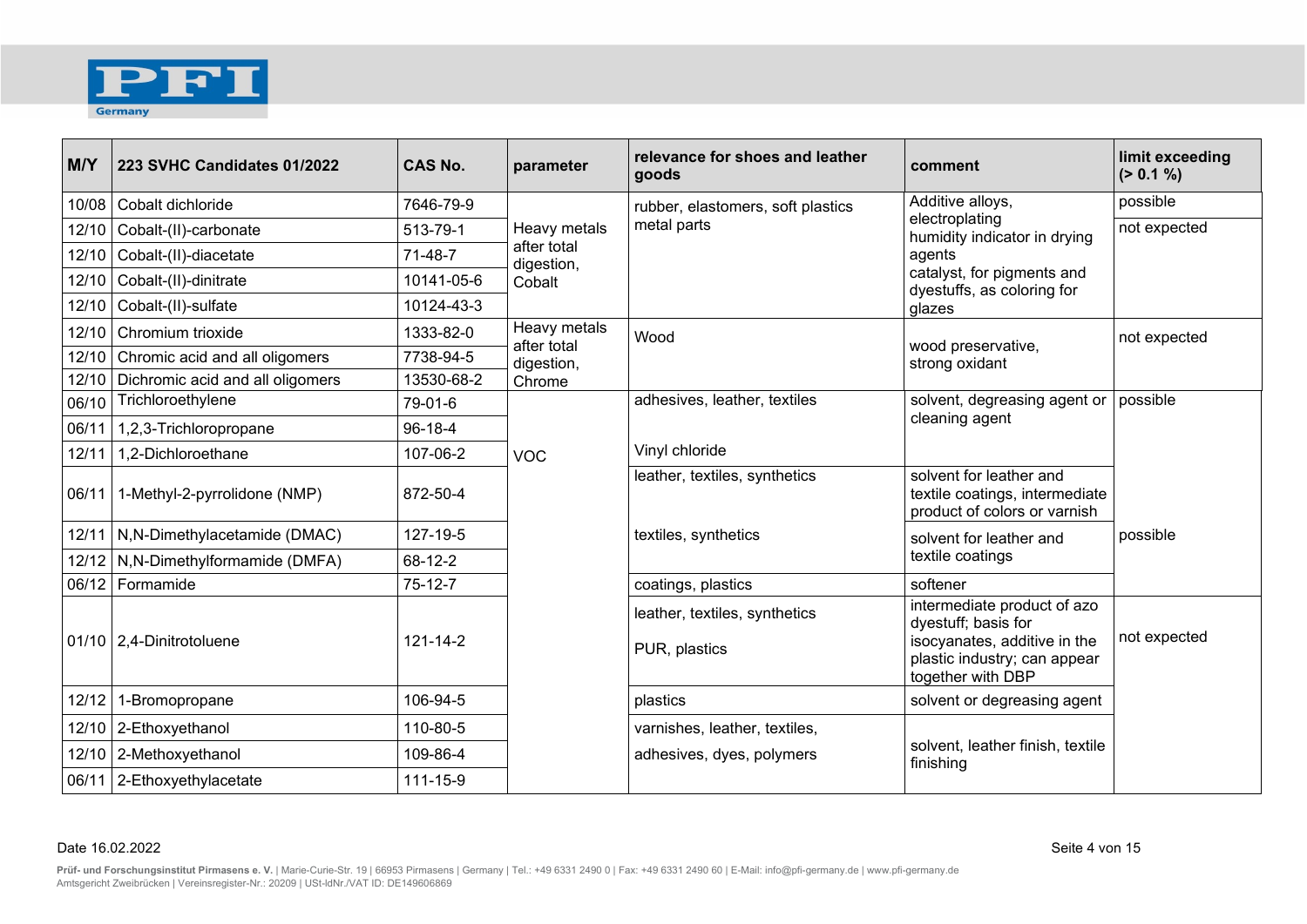

| M/Y   | 223 SVHC Candidates 01/2022                                                        | <b>CAS No.</b>               | parameter  | relevance for shoes and<br>leather goods | comment                                                                   | limit exceeding<br>(> 0.1 %) |
|-------|------------------------------------------------------------------------------------|------------------------------|------------|------------------------------------------|---------------------------------------------------------------------------|------------------------------|
|       | 06/11 Hydrazine                                                                    | $302 - 01 - 2/$<br>7803-57-8 |            | synthetics, adhesives                    | intermediate product of<br>foaming agents, colors and<br>flame retardants | not expected                 |
| 12/11 | Bis-(2-methoxyethyl)-ether<br>(Diethylenglycoldimethylether)                       | 111-96-6                     | <b>VOC</b> | adhesives                                | solvent in textile production<br>and textile coatings                     | not expected                 |
|       | 12/12   Furan                                                                      | 110-00-9                     |            |                                          | solvent in the production of<br>industrial chemicals                      | not expected                 |
|       | 07/19 2-methoxyethyl acetate                                                       | 110-49-6                     |            | Nitro cellulose, textile print           | solvent                                                                   | possible                     |
| 07/21 | 1,4-Dioxane                                                                        | 123-01-1                     |            | Rubber                                   | solvent                                                                   | not expected                 |
|       | 10/08   Dibutyl phthalate (DBP)                                                    | 84-74-2                      |            |                                          |                                                                           |                              |
|       | 12/14   Bis-(2-ethylhexyl)-phthalate (DEHP)                                        | 117-81-7                     |            |                                          |                                                                           |                              |
|       | 10/08   Benzyl butyl phthalate (BBP)                                               | 85-68-7                      |            |                                          |                                                                           |                              |
|       | 01/10   Diisobutyl phthalate (DIBP)                                                | 84-69-5                      |            |                                          |                                                                           |                              |
| 06/11 | 1,2-Benzenedicarboxylic acid, di-C7-11-branched<br>and linear alkyl esters (DHNUP) | 68515-42-4                   |            |                                          |                                                                           |                              |
| 06/11 | 1,2-Benzenedicarboxylic acid, di-C6-8-branched<br>alkyl esters, C7-rich (DIHP)     | 71888-89-6                   |            | plastics (especially PVC),               |                                                                           |                              |
|       | 12/11   Bis-(2-methoxyethyl)-phthalate (BMEP)                                      | 117-82-8                     | phthalate  | synthetics, colors, epoxy                | softener                                                                  | possible                     |
|       | 06/13   Di-n-pentyl phthalate (DPP)                                                | 131-18-0                     |            | resin, adhesives, coatings               |                                                                           |                              |
| 12/12 | Diisopentyl phthalate (DIPP)                                                       | 605-50-5                     |            |                                          |                                                                           |                              |
|       | 12/12   n-Pentyl-isopentyl phthalate (PIPP)                                        | 776297-69-9                  |            |                                          |                                                                           |                              |
| 12/12 | 1,2-Benzenedicarboxylic acid, dipentylester<br>branched and linear                 | 84777-06-0                   |            |                                          |                                                                           |                              |
| 12/13 | 1,2-Benzenedicarboxylic acid, dihexylester<br>branched and linear                  | 84-75-3                      |            |                                          |                                                                           |                              |
|       | 06/14   Dihexyl phthalate (DnHP)                                                   | 68515-50-4                   |            |                                          |                                                                           |                              |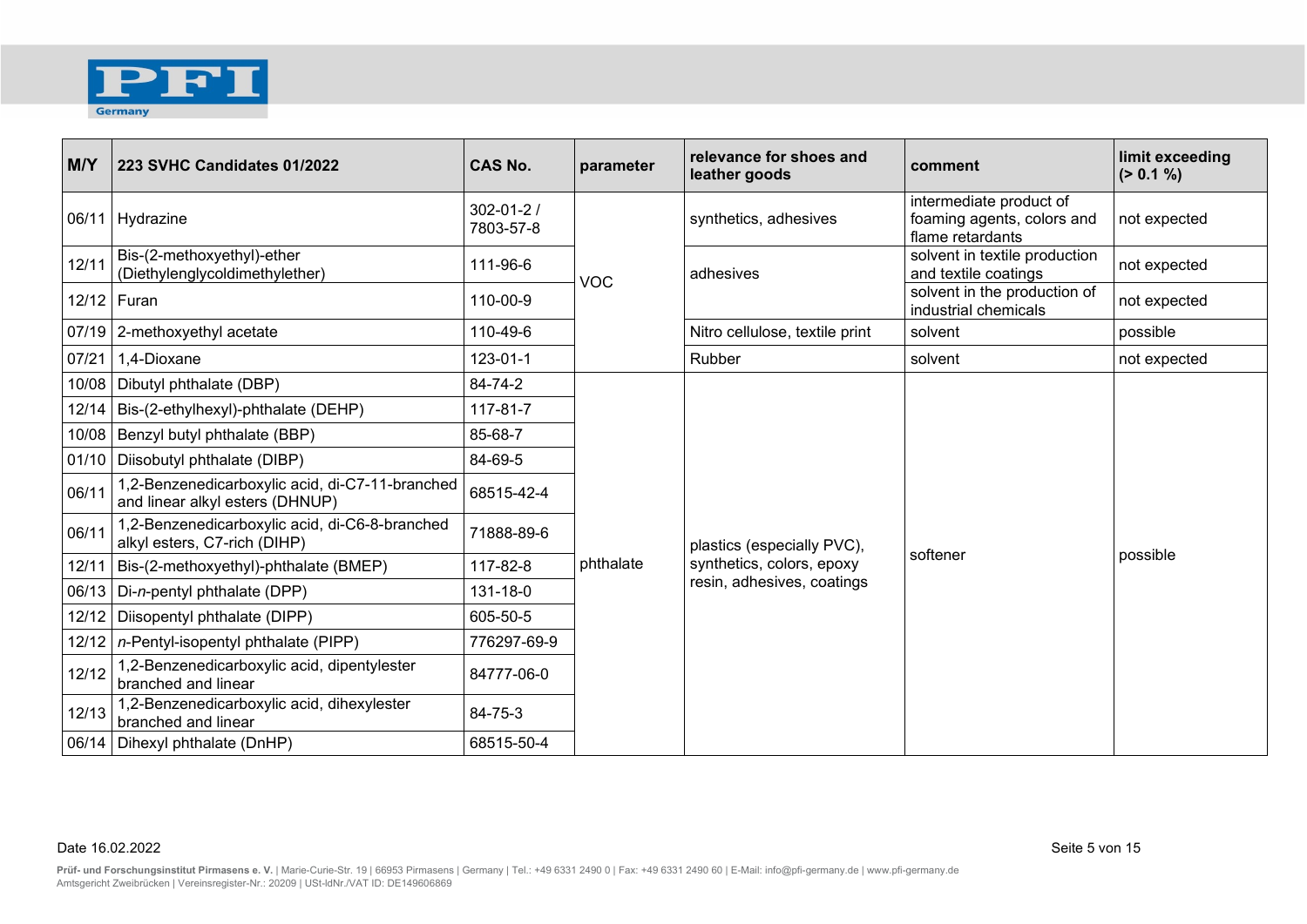

| M/Y   | 223 SVHC Candidates 01/2022                                                                                                                                                     | <b>CAS No.</b>                                                      | parameter            | relevance for shoes and<br>leather goods                                              | comment                                                              | limit exceeding<br>(> 0.1 %) |
|-------|---------------------------------------------------------------------------------------------------------------------------------------------------------------------------------|---------------------------------------------------------------------|----------------------|---------------------------------------------------------------------------------------|----------------------------------------------------------------------|------------------------------|
| 06/15 | 1,2-Benzenedicarboxylic acid, di-C6-10- alkyl<br>esters; 1,2-Benzenedicarboxylic acid, mixed<br>decyl and hexyl and octyl diesters with $\geq 0.3\%$ of<br>diehexyl phthalate   | 68515-51-5<br>69648-93-1                                            | phthalate            | plastics (especially PVC),<br>synthetics, colors, epoxy<br>resin, adhesives, coatings | softener                                                             | possible                     |
| 06/18 | Dicyclohexylphthalate (DCHP)                                                                                                                                                    | 84-61-7                                                             |                      |                                                                                       |                                                                      |                              |
| 01/20 | Diisohexyl phthalate                                                                                                                                                            | 71850-09-4                                                          |                      |                                                                                       |                                                                      |                              |
| 12/12 | Hexahydro-2-benzofuran-1,3,dione<br>cis-cyclohexane-1,2-dicarboxilic anhydride<br>trans-cyclohexane-1,2-dicarboxilic anhydride                                                  | 85-42-7<br>13149-00-3<br>14166-21-3                                 | phthalate<br>analogs | plastics                                                                              | Process additive in<br>Polyester production,<br>softener in plastics | possible                     |
| 12/12 | Hexahydromethylphthalic anhydride<br>Hexahydro-4-methylphthalic anhydride<br>Hexahydro-1-methylphthalic anhydride<br>Hexahydro-3-methylphthalic anhydride                       | 25550-51-0<br>19438-60-9<br>48122-14-1<br>57110-29-9                |                      |                                                                                       |                                                                      |                              |
| 10/08 | Hexabromocyclododecane (HBCDD) and all<br>major diastereomers<br>(α-HBCDD, β-HBCDD, γ-HBCDD)                                                                                    | 25637-99-4<br>3194-55-6<br>134237-50-6<br>134237-51-<br>134237-52-8 |                      |                                                                                       |                                                                      |                              |
| 12/12 | Bis-(pentabromophenyl)-ether (DecaBDE)                                                                                                                                          | 1163-19-5                                                           |                      |                                                                                       | electrical appliances                                                |                              |
| 01/10 | Tris-(2-chloroethyl)-phosphate                                                                                                                                                  | 115-96-8                                                            | flame                | textiles, synthetics, plastics,                                                       | furniture; softener for                                              |                              |
| 12/13 | Trixylyl phosphate                                                                                                                                                              | 25155-23-1                                                          | retardant            | leather                                                                               | plastics                                                             | possible                     |
| 01/18 | Dodecachloropentacyclo[12.2.1.16,9.02,13.05,10<br>]octadeca-7,15-dien ("Dechlorane Plus"™, DP<br>oder DPMA)                                                                     | 13560-89-9<br>135821-74-8<br>135821-03-3                            |                      |                                                                                       | additive in fatliquor                                                |                              |
| 07/21 | 2,2-Bis(brommethyl)- propan-1,3-diol (BMP)<br>2,2-Dimethylpropan-1-ol, Tribrom-Derivat / 3-<br>Brom-2,2-bis(brommethyl)- 1-propanol (TBNPA)<br>2,3-Dibrom-1-propanol (2,3-DBPA) | 3296-90-0<br>36483-57-5 /<br>1522-92-5<br>96-13-9                   |                      |                                                                                       |                                                                      |                              |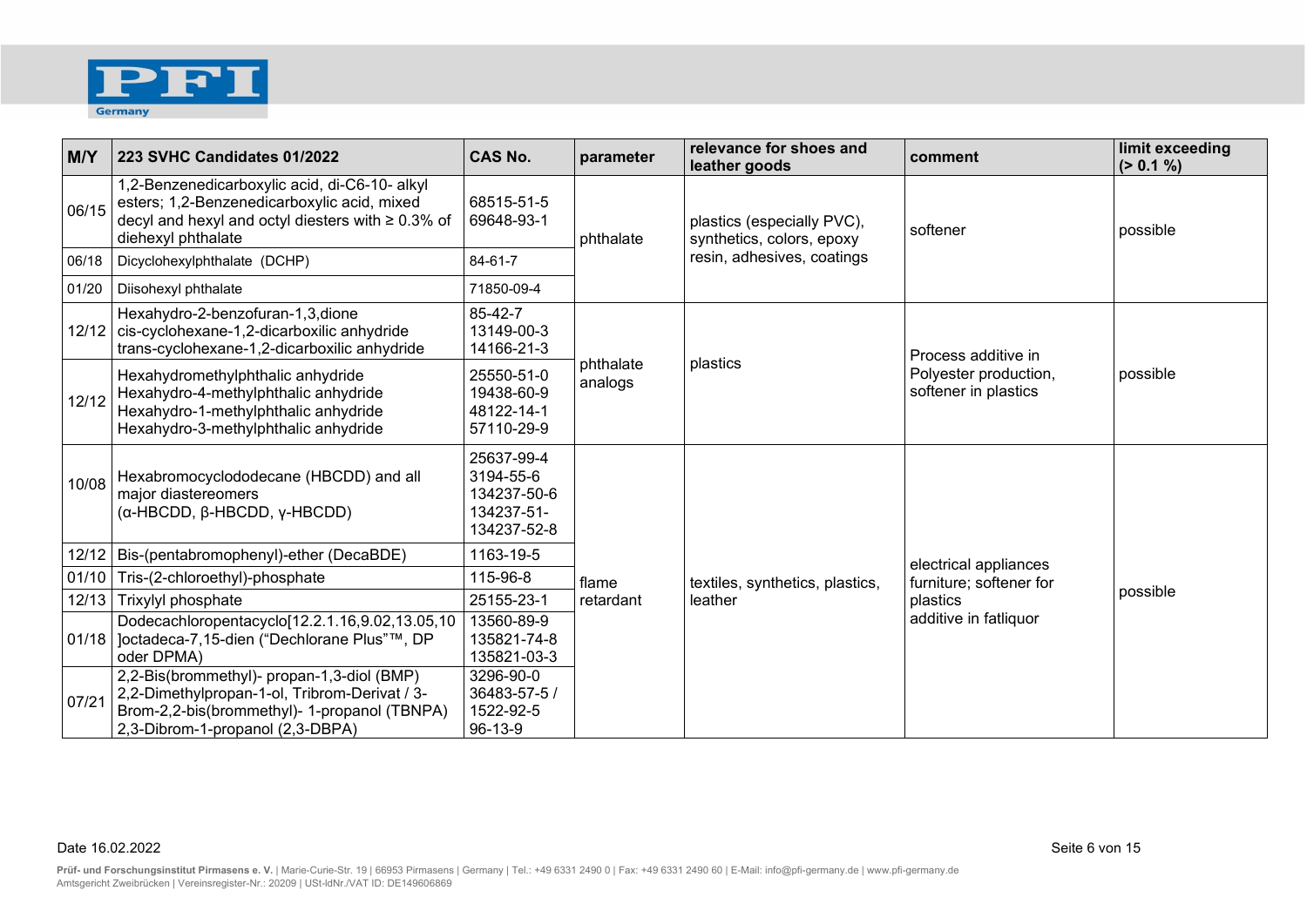

| M/Y   | 223 SVHC Candidates 01/2022                                                                                                                                                                                                                                 | <b>CAS No.</b> | parameter                | relevance for shoes and<br>leather goods    | comment                                                                                     | limit exceeding<br>(> 0.1 %) |
|-------|-------------------------------------------------------------------------------------------------------------------------------------------------------------------------------------------------------------------------------------------------------------|----------------|--------------------------|---------------------------------------------|---------------------------------------------------------------------------------------------|------------------------------|
| 10/08 | Bis-(tributyltin)-oxid (TBTO)                                                                                                                                                                                                                               | 56-35-9        |                          |                                             | biocide                                                                                     | not expected                 |
| 12/12 | Dibutyl tin dichloride (DBT)                                                                                                                                                                                                                                | 683-18-1       |                          |                                             |                                                                                             |                              |
| 12/14 | 2-ethylhexyl 10-ethyl-4,4-dioctyl-7-oxo-8-oxa-3,5-<br>dithia-4-stannatetradecanoate (DOTE)                                                                                                                                                                  | 15571-58-1     | Tin-organic<br>compounds | textiles, synthetics, plastics,<br>coatings | stabilizing agent, catalyst,<br>additive in the production of<br>plastics and rubber tyres. |                              |
| 12/14 | reaction mass of 2-ethylhexyl 10-ethyl-4,4-<br>dioctyl-7-oxo-8-oxa-3,5-dithia-4-<br>stannatetradecanoate and 2-ethylhexyl 10-ethyl-<br>4-[[2-[(2-ethylhexyl)oxy]-2-oxoethyl]thio]-4-octyl-<br>7-oxo-8-oxa-3,5-dithia-4-stannatetradecanoate<br>(DOTE, MOTE) |                |                          |                                             |                                                                                             | possible                     |
|       | 07/20   Dibutylbis(pentan-2,4-dionato-O,O')tin                                                                                                                                                                                                              | 22673-19-4     |                          |                                             |                                                                                             |                              |
| 01/21 | Dioctyltin dilaurate, stannane, dioctyl-, bis(coco<br>acyloxy) derivs., and any other stannane, dioctyl-<br>, bis(fatty acyloxy) derivs. wherein C12 is the<br>predominant carbon number of the fatty acyloxy<br>moiety                                     |                |                          |                                             |                                                                                             |                              |
| 10/08 | Sodium dichromate                                                                                                                                                                                                                                           | 7789-12-0      |                          |                                             |                                                                                             |                              |
| 06/10 | Sodium chromate                                                                                                                                                                                                                                             | 7775-11-3      |                          |                                             |                                                                                             |                              |
|       | 06/10   Potassium chromate                                                                                                                                                                                                                                  | 7789-00-6      |                          |                                             |                                                                                             |                              |
|       | 06/10   Potassium dichromate                                                                                                                                                                                                                                | 7778-50-9      |                          |                                             |                                                                                             |                              |
| 06/10 | Ammonium dichromate                                                                                                                                                                                                                                         | 7789-09-5      |                          |                                             | formed from Chromium III by                                                                 |                              |
| 01/10 | Lead chromate                                                                                                                                                                                                                                               | 7758-97-6      |                          | leather, wool                               | oxidation<br>dyestuff, pigments application                                                 |                              |
| 06/11 | Strontium chromate                                                                                                                                                                                                                                          | 7789-06-2      | Chromium VI              | textiles, synthetics, plastics              | in the aeronautics, steel                                                                   | not expected                 |
| 12/11 | Dichromium tris-(chromate)                                                                                                                                                                                                                                  | 24613-89-6     |                          | metals, coatings                            | production                                                                                  |                              |
| 12/11 | Potassium hydroxyoctaoxodizincate-dichromate<br>(zinc yellow)                                                                                                                                                                                               | 11103-86-9     |                          |                                             | corrosion prevention                                                                        |                              |
| 12/11 | Pentazinc chromate octahydroxide (alkali free<br>zinc yellow)                                                                                                                                                                                               | 49663-84-5     |                          |                                             |                                                                                             |                              |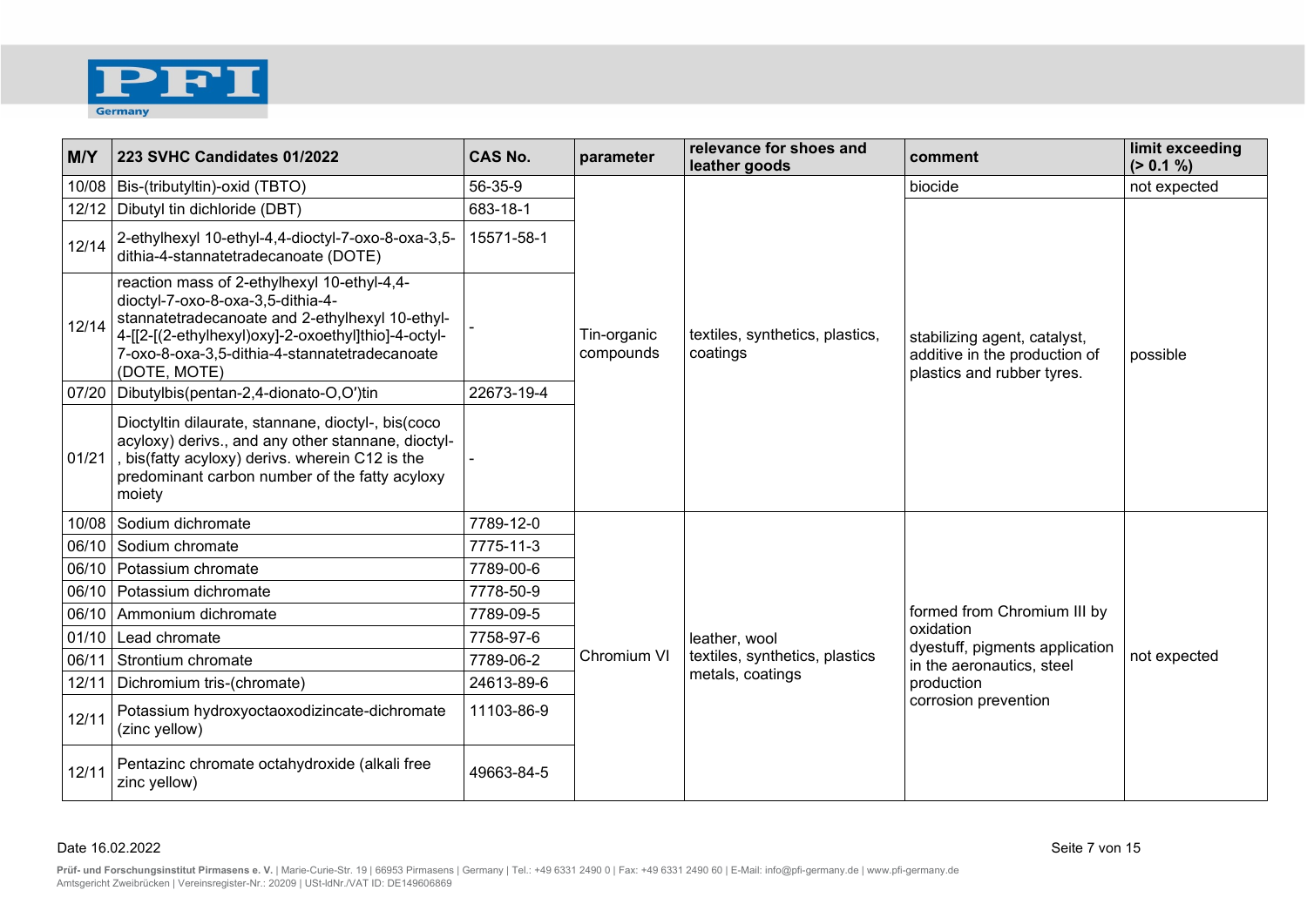

| M/Y   | 223 SVHC Candidates 01/2022                     | <b>CAS No.</b>                           | parameter                        | relevance for shoes and<br>leather goods | comment                                                                                                        | limit exceeding<br>(> 0.1 %) |
|-------|-------------------------------------------------|------------------------------------------|----------------------------------|------------------------------------------|----------------------------------------------------------------------------------------------------------------|------------------------------|
| 10/08 | Triethyl arsenate                               | 15606-95-8                               |                                  | textiles, wood                           | biocide, wood preservative                                                                                     | possible                     |
| 10/08 | Diarsenic pentaoxide                            | 1303-28-2                                | Heavy metals after               |                                          |                                                                                                                |                              |
| 10/08 | Diarsenic trioxide                              | 1327-53-3                                | total digestion,                 |                                          |                                                                                                                |                              |
| 10/08 | Lead hydrogen arsenate                          | 7784-40-9                                | arsenic                          | <b>PVC</b>                               | stabilizing agent                                                                                              |                              |
|       | 12/11   Calcium arsenate                        | 7778-44-1                                |                                  | not relevant                             | smelting of copper,<br>production of arsenic<br>trioxide                                                       | not expected                 |
| 12/11 | <b>Trilead arsenate</b>                         | 3687-31-8                                |                                  |                                          | smelting of glass, production                                                                                  |                              |
|       | 12/11   Arsenic acid                            | 7778-39-4                                |                                  |                                          | of printed boards                                                                                              |                              |
| 07/21 | o-Boric acid, sodium salt                       | 13840-56-7                               |                                  |                                          |                                                                                                                |                              |
|       | 06/10   Boric acid                              | 10043-35-3 /<br>11113-50-1               |                                  |                                          |                                                                                                                |                              |
|       | 06/10   Disodium tetraborate, anhydrous         | 1330-43-4 /<br>12179-04-3 /<br>1303-96-4 | Heavy metals after               | rubber, adhesives                        | biocide, flame retardant                                                                                       | possible                     |
| 06/10 | Tetraboron disodium heptaoxide, hydrate         | 12267-73-1                               | total digestion,<br><b>Boron</b> |                                          |                                                                                                                |                              |
| 06/12 | Diboron trioxide                                | 1303-86-2                                |                                  |                                          |                                                                                                                |                              |
| 06/14 | Sodium peroxometaborate                         | 7632-04-4                                |                                  | not relevant                             | bleaching agent, used in                                                                                       | not expected                 |
| 06/14 | Sodium perborate; perboric acid, sodium<br>salt |                                          |                                  |                                          | detergents, cosmetic<br>products                                                                               |                              |
|       | 06/18   Disodiumoctaborate                      | 12008-41-2                               |                                  | not relevant                             | anti-freeze products, heat<br>transfer fluids, lubricants<br>and greases, and washing<br>and cleaning products | not expected                 |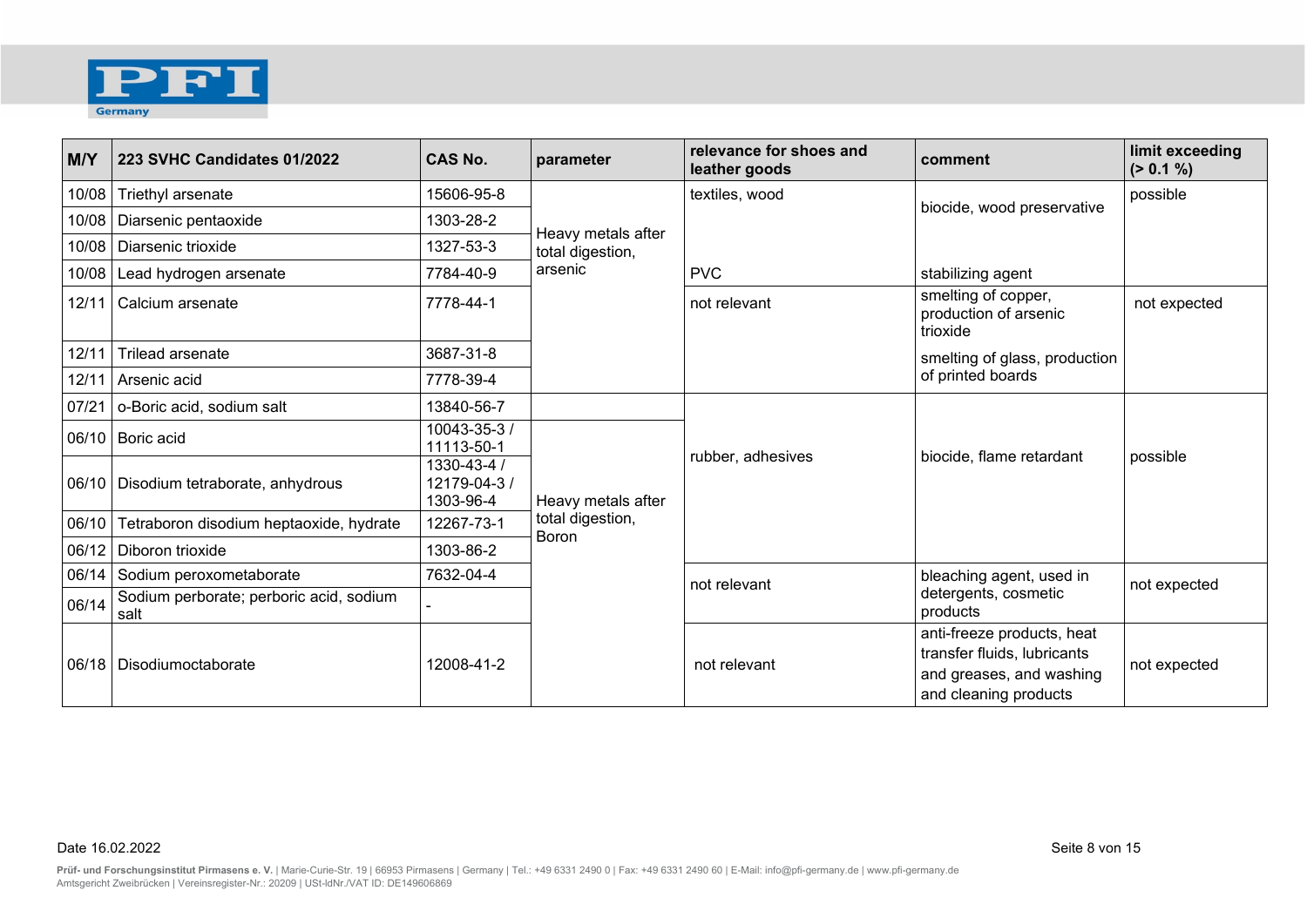

| M/Y     | 223 SVHC Candidates 01/2022                                          | <b>CAS No.</b> | parameter                              | relevance for shoes and leather<br>goods   | comment                                                         | limit exceeding<br>(> 0.1 %) |
|---------|----------------------------------------------------------------------|----------------|----------------------------------------|--------------------------------------------|-----------------------------------------------------------------|------------------------------|
|         | 12/12 lead oxide sulfate                                             | 12036-76-9     |                                        | plastics                                   | stabilizing agent for                                           |                              |
|         | 12/12   [Phthalato-(2-)]-dioxotrilead                                | 69011-06-9     |                                        |                                            | plastics e.g. construction                                      |                              |
|         | 12/12   Dioxobis-(stearato)-trilead                                  | 12578-12-0     |                                        |                                            | industry                                                        |                              |
|         | 12/12   Fatty acids, C16-18, lead salts                              | 91031-62-8     |                                        |                                            |                                                                 | possible                     |
| 12/12   | Lead oxide (Leadmonoxide)                                            | 1317-36-8      |                                        | electronic articles, lead crystal          | inter alia electronic and                                       |                              |
|         | 12/12   Lead tetroxide (orange lead)                                 | 1314-41-6      | Heavy metals after                     | glass                                      | optical parts, batteries,<br>crystal glass                      |                              |
|         | 12/12 Pentalead tetraoxide sulphate                                  | 12065-90-6     | total digestion,                       |                                            | stabilizing agent (PVC in                                       |                              |
|         | 12/12 Sulfurous acid, lead salt, dibasic                             | 62229-08-7     | Lead                                   | plastics (PVC), electronic devises         | construction industry),                                         | possible                     |
|         | 12/12 Tetralead trioxide sulphate                                    | 12202-17-4     |                                        |                                            | optical and electronic                                          |                              |
|         | 12/12 Trilead dioxide phosphonate                                    | 12141-20-7     |                                        |                                            | parts, batteries                                                |                              |
| 01/10   | Lead chromate molybdate sulphate red<br>(C.I. Pigment Red 104)       | 12656-85-8     |                                        | leather, textiles, synthetics,<br>plastics | dye stuff, pigments                                             | not expected                 |
| 01/10   | Lead sulfochromate yellow<br>(C.I. Pigment Yellow 34)                | 1344-37-2      |                                        |                                            |                                                                 |                              |
|         | 12/11 Lead azide, Lead diazide                                       | 13424-46-9     |                                        |                                            | initiating explosives in                                        |                              |
| 12/11   | Lead styphnate                                                       | 15245-44-0     |                                        |                                            | detonator caps or                                               |                              |
| 12/11   | Lead dipicrate                                                       | 6477-64-1      |                                        |                                            | ammunition                                                      |                              |
| 06/12   | Lead-(II)-bis-(methansulfonate)                                      | 17570-76-2     |                                        |                                            | electronic components                                           |                              |
| 12/12   | Acetic acid, lead salt, basic, Lead-(II)-<br>hydroxy acetate (1:1:1) | 51404-69-4     |                                        | not relevant                               | (printed board)<br>intermediate product in                      |                              |
| 12/12   | Trilead bis(carbonate) dihydroxide<br>(basic lead carbonate)         | 1319-46-6      | Heavy metals after<br>total digestion, |                                            | chemical industry<br>production of                              |                              |
| $12/12$ | Lead titanium trioxide                                               | 12060-00-3     | Lead                                   |                                            | semiconductors surface                                          | not expected                 |
|         | 12/12 Lead titanium zirconium oxide                                  | 12626-81-2     |                                        |                                            | treatment of metals                                             |                              |
| 12/12   | Lead bis(tetrafluoroborate)                                          | 13814-96-5     |                                        |                                            | (galvanic and electro                                           |                              |
| 12/12   | Lead cyanamidate                                                     | 20837-86-9     |                                        |                                            | plating)                                                        |                              |
|         | 12/12   Lead dinitrate                                               | 10099-74-8     |                                        |                                            | Process additive in<br>production of dyestuffs and<br>varnishes |                              |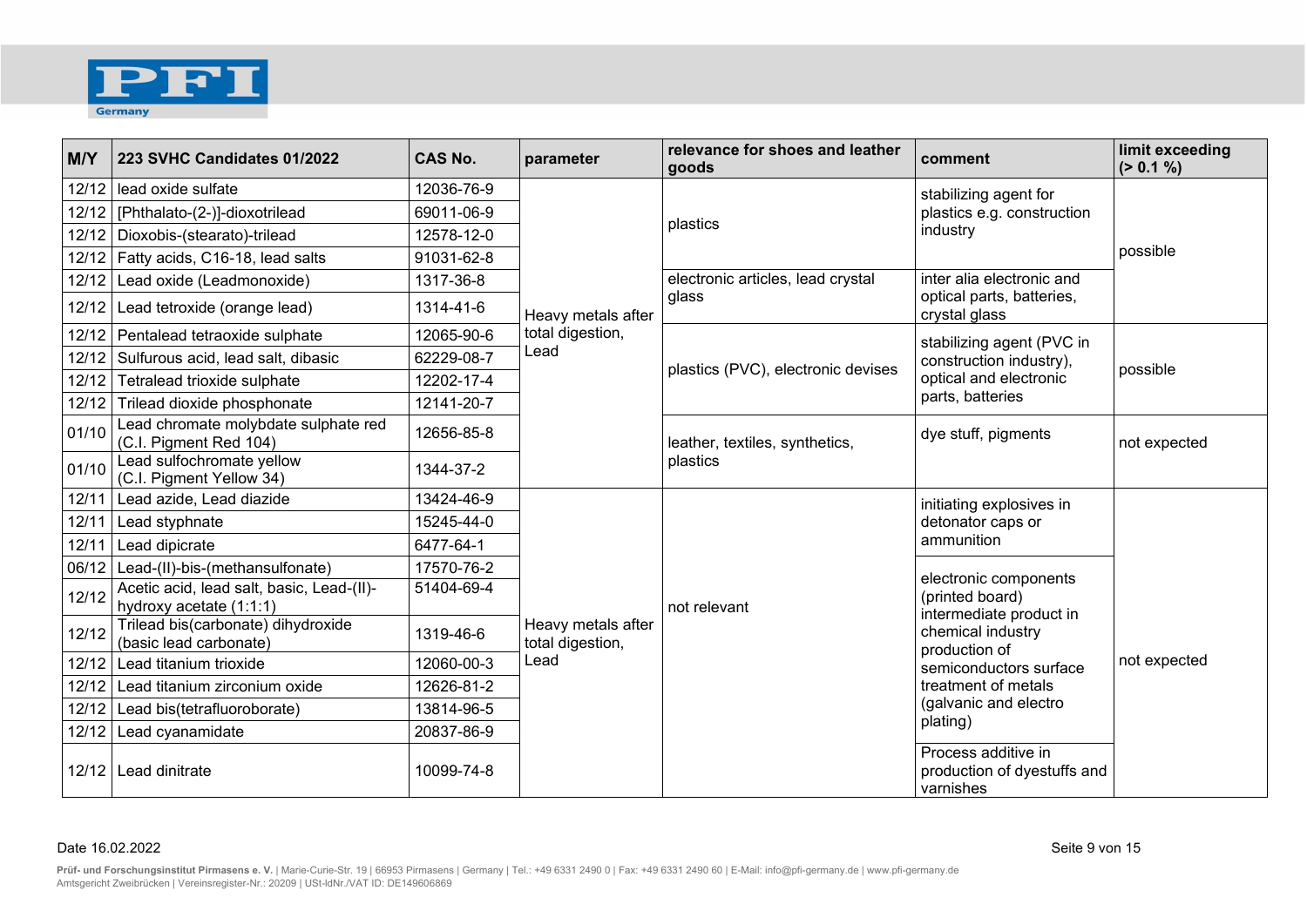

| M/Y          | 223 SVHC Candidates 01/2022                                                                        | <b>CAS No.</b> | parameter                                         | relevance for shoes and leather<br>goods                                               | comment                                            | limit exceeding<br>(> 0.1 %) |
|--------------|----------------------------------------------------------------------------------------------------|----------------|---------------------------------------------------|----------------------------------------------------------------------------------------|----------------------------------------------------|------------------------------|
| 12/12        | Sillic acid, lead salt                                                                             | 11120-22-2     |                                                   |                                                                                        | production of crystal<br>glass                     |                              |
| 12/12        | Tetraethyllead                                                                                     | 78-00-2        |                                                   | not relevant                                                                           | Additive for fuels                                 | not expected                 |
|              | 12/12   Pyrochlore, antimony lead yellow                                                           | 8012-00-8      | Heavy metals<br>after total<br>digestion,<br>Lead |                                                                                        | pigment for paint, varnish                         |                              |
| 12/12        | Sillic acid, barium salt, lead-doped                                                               | 68784-75-8     |                                                   |                                                                                        | coating for glass                                  |                              |
| 12/13        | Lead di(acetate)                                                                                   | $301 - 04 - 2$ |                                                   |                                                                                        | paint stripper                                     |                              |
| 06/18   Lead |                                                                                                    | 7439-92-1      |                                                   | Metal Parts, catalyst in plastic<br>production used as salt or in organic<br>compounds | Metals, Plastics                                   | possible                     |
| 12/14        | 2-benzotriazol-2-yl-4,6-di-tert-butylphenol<br>$(UV-320)$                                          | 3846-71-7      |                                                   |                                                                                        |                                                    |                              |
| 12/14        | 2-(2H-benzotriazol-2-yl)-4,6-<br>ditertpentylphenol (UV-328)                                       | 25973-55-1     | <b>UV Stabilizers</b>                             |                                                                                        | UV stabilizer in multiple<br>plastics and coatings | possible                     |
| 12/15        | 2,4-di-tert-butyl-6-(5-chlorobenzotriazol-2-<br>yl)-phenol (UV-327)                                | 3864-99-1      |                                                   | plastics, coatings                                                                     |                                                    |                              |
| 12/15        | 2-(2H-benzotriazol-2-yl)-4-(tert-butyl)-6-<br>(sec-butyl)-phenol (UV-350)                          | 36437-37-3     |                                                   |                                                                                        |                                                    |                              |
| 01/19        | 3-BC or 3-Benzylidencampher or<br>1,7,7-Trimethyl-3-(phenylmethylen)<br>bicyclo[2.2.1]heptan-2-on) | 15087-24-8     | UV Filter                                         | Not relevant                                                                           | Cosmetics                                          | not expected                 |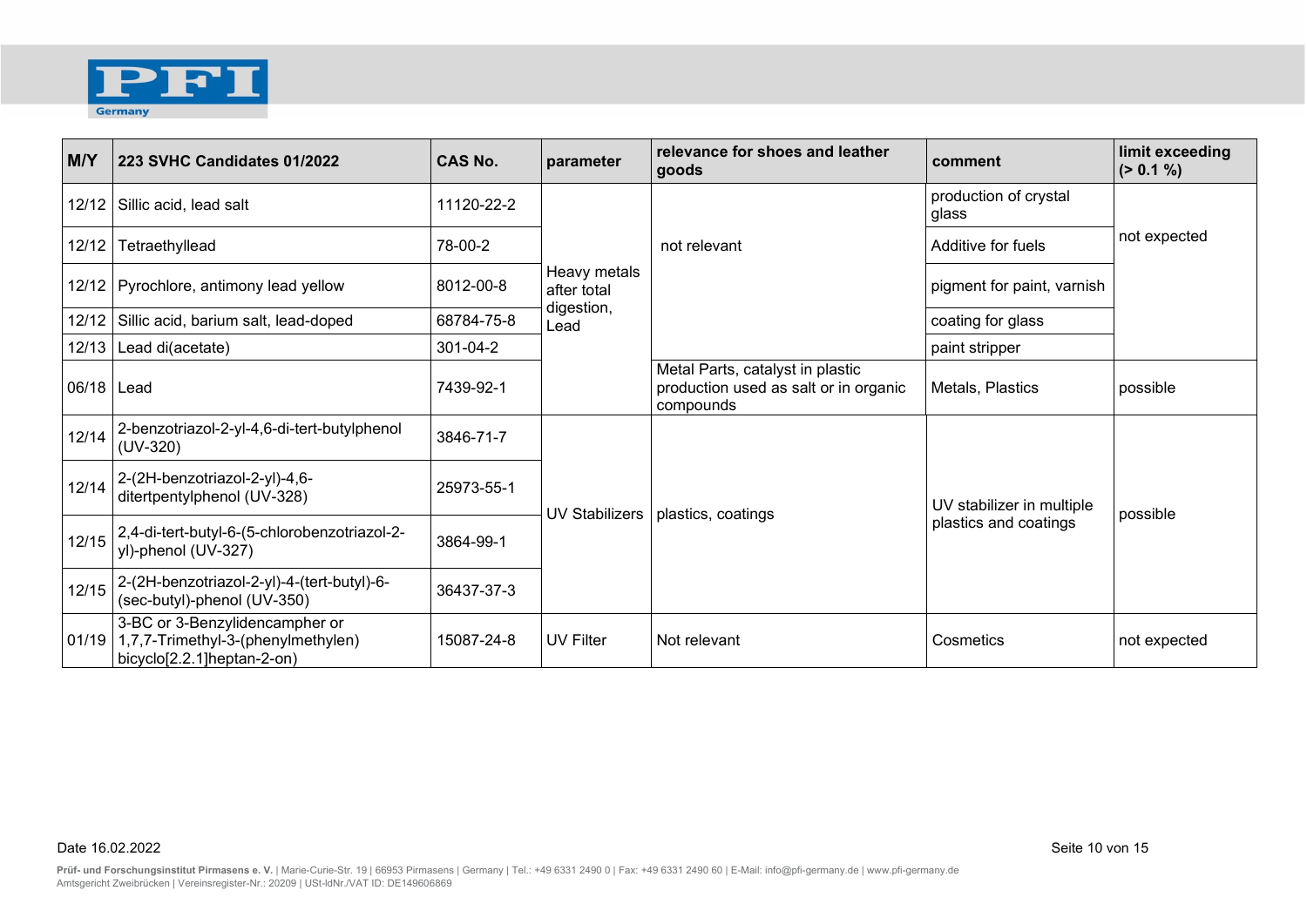

| M/Y   | 223 SVHC Candidates 01/2022                                                                                                                                                                         | <b>CAS No.</b> | parameter            | relevance for shoes and leather<br>goods | comment                                                                                                                                                  | limit exceeding<br>(> 0.1 %) |
|-------|-----------------------------------------------------------------------------------------------------------------------------------------------------------------------------------------------------|----------------|----------------------|------------------------------------------|----------------------------------------------------------------------------------------------------------------------------------------------------------|------------------------------|
|       | 4,4'-bis(dimethylamino)-4"-(methylamino)-<br>06/12   trityl alcohol [with $\geq$ 0.1% of Michler's<br>ketone]                                                                                       | $561 - 41 - 1$ |                      | textiles, synthetics, plastics           | Michler's ketone: additive<br>compound and<br>intermediate of dyes and<br>pigments<br>writing inks and other<br>inks, purifiers, coatings<br>paper dying | not expected                 |
| 06/12 | [4-[4,4'-bis(dimethylamino)-benz-<br>hydrylidene]-cyclohexa-2,5-dien-1-ylidene]-<br>dimethylammonium chloride (C.I. Basic<br>Violet 3) [with $\geq 0.1\%$ of Michler's ketone]                      | 548-62-9       |                      |                                          |                                                                                                                                                          |                              |
| 06/12 | 4,4'-bis(dimethylamino)-benzophenone<br>(Michler's ketone)                                                                                                                                          | 90-94-8        | Michler's<br>reagent |                                          |                                                                                                                                                          |                              |
| 06/12 | [4-[[4-anilino-1-naphthyl]-[4-(dimethylamino)-<br>phenyl]-methylene]-cyclo-hexa-2,5-dien-1-<br>ylidene]-dimethylammonium chloride (C.I.<br>Basic Blue 26) [with $\geq$ 0.1% of Michler's<br>ketone] | 2580-56-5      |                      |                                          |                                                                                                                                                          |                              |
| 06/12 | $\alpha, \alpha$ -Bis[4-(dimethylamino)phenyl]-4-(phenyl-<br>amino)-naphthalene-1-methanol (C.I.<br>Solvent Blue 4) [with ≥ 0.1% of Michler's<br>ketone]                                            | 6786-83-0      |                      |                                          |                                                                                                                                                          |                              |
| 06/12 | N,N,N',N'-tetramethyl-4,4'-<br>methylenedianiline (Michler's base)                                                                                                                                  | $101 - 61 - 1$ |                      |                                          |                                                                                                                                                          |                              |
| 12/12 | Propylene oxide (1,2-epoxypropane,<br>Methyloxirane)                                                                                                                                                | 75-56-9        | Epoxide              | Leather, textiles, synthetics, plastics  | Monomer of polymers,<br>surfactants and dyeing<br>auxiliary                                                                                              | not expected                 |
|       | 12/13   Imidazolidine-2-thione; 2-Imidazolline-2-thiol                                                                                                                                              | 96-45-7        |                      | Neoprene, polyacryl-rubber               | Additive vulcanization                                                                                                                                   | possible                     |
|       | 07/20 2-Methylimidazole                                                                                                                                                                             | 693-98-1       | Imidazoles           |                                          |                                                                                                                                                          |                              |
| 07/20 | 1-Vinylimidazole                                                                                                                                                                                    | 1072-63-5      |                      | Paints, Laquers, Coatings, Adhesives     | Polymerization of plastics                                                                                                                               | not expected                 |
| 06/12 | 1,3,5-Tris(oxiran-2-ylmethyl)-1,3,5-<br>triazinane-2,4,6-trione (TGIC)                                                                                                                              | 2451-62-9      | Isocyanuric<br>acid  | coatings, adhesives, plastics            | hardener in resins and<br>coatings                                                                                                                       | not expected                 |
| 06/12 | 1,3,5-Tris[(2S,2R)-2,3-epoxypropyl]-1,3,5-<br>triazine-2,4,6-(1H,3H,5H)-trione (ß-TGIC)                                                                                                             | 59653-74-6     | derivatives          |                                          |                                                                                                                                                          |                              |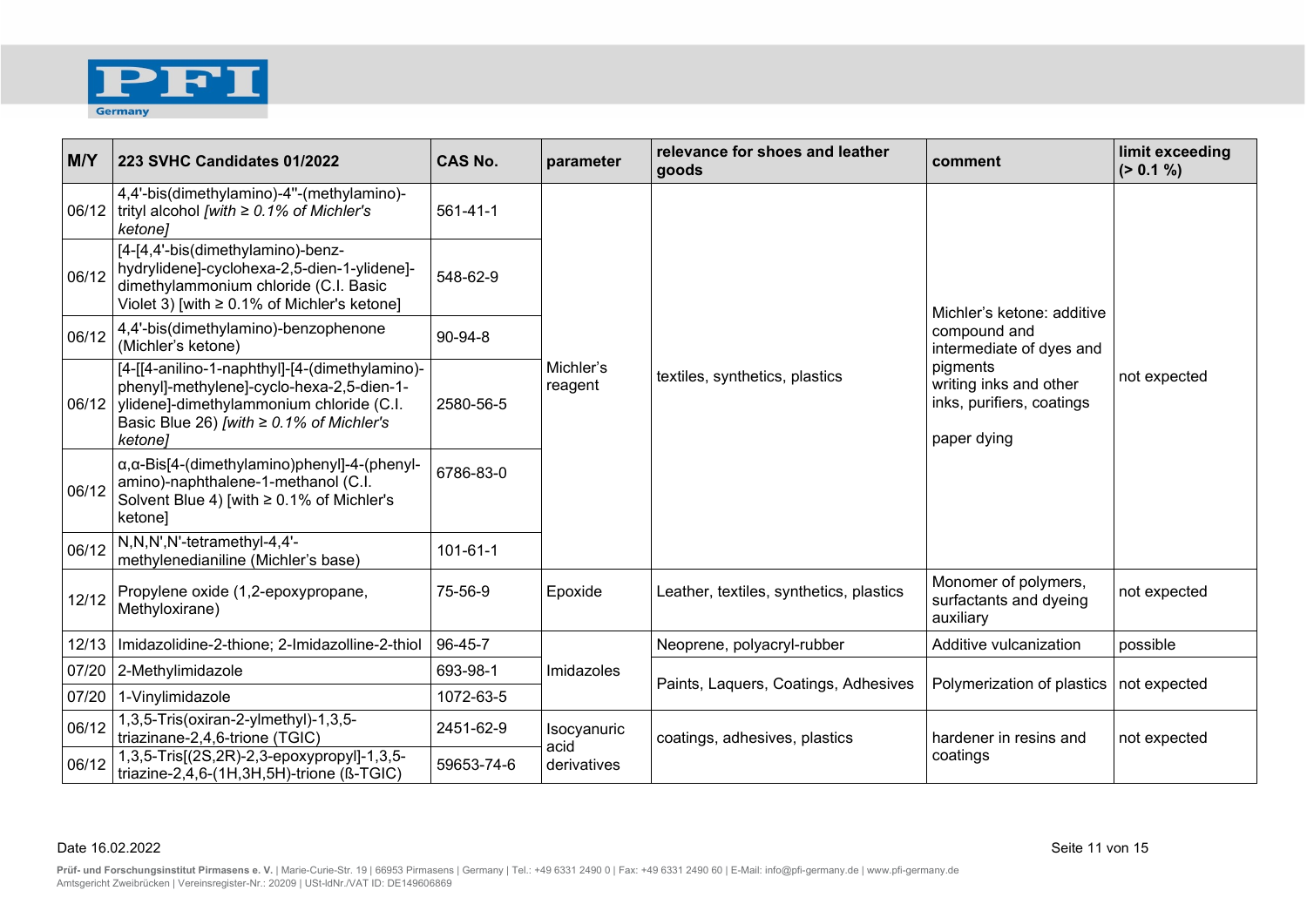

| M/Y   | 223 SVHC Candidates 01/2022                                                                                        | <b>CAS No.</b>         | parameter          | relevance for shoes and<br>leather goods | comment                                                     | limit exceeding<br>(> 0.1 %) |
|-------|--------------------------------------------------------------------------------------------------------------------|------------------------|--------------------|------------------------------------------|-------------------------------------------------------------|------------------------------|
|       | 12/12 Pentacosafluorotridecanoic acid                                                                              | 72629-94-8             |                    |                                          |                                                             |                              |
| 12/12 | Tricosafluorododecanoic acid                                                                                       | 307-55-1               |                    |                                          |                                                             |                              |
| 12/12 | Henicosafluoroundecanoic acid                                                                                      | 2058-94-8              |                    |                                          |                                                             |                              |
| 12/12 | Heptacosafluorotetradecanoic acid                                                                                  | 376-06-7               |                    |                                          |                                                             |                              |
|       | 06/13   Pentadecafluorooctanoic acid (PFOA)                                                                        | 335-67-1               |                    |                                          |                                                             |                              |
| 06/13 | Ammonium pentadecafluorooctanoate<br>(APFO)                                                                        | 3825-26-1              |                    | textiles, leather                        | water-repellent finishes for<br>shoes and apparel           | possible                     |
| 12/15 | Perfluorononan-1-oic-acid and its sodium<br>and ammonium salt                                                      | 375-95-1<br>plus salts | <b>PFC</b>         |                                          |                                                             |                              |
| 01/17 | Nonadecafluorodecanoic acid (PFDA) and<br>its sodium and ammonium salts                                            | 335-76-2<br>plus salts |                    |                                          |                                                             |                              |
| 07/17 | Perfluorhexane-1-sulphonic acid and its<br>salts (PFHxS)                                                           |                        |                    |                                          |                                                             |                              |
| 01/20 | Perfluorobutane sulfonic acid (PFBS) and its<br>salts                                                              | 375-73-5<br>plus salts |                    |                                          |                                                             |                              |
|       | 2,3,3,3-tetrafluoro-2-(heptafluoropro<br>07/19   poxy) propionic acid, its salts and its acyl<br>halides (HFPO-DA) |                        |                    | <b>Plastics</b>                          | Degradation product of PFOA<br>used in Fluorinated Polymers | possible                     |
| 01/17 | Bisphenol A (BPA)<br>(4,4'-isopropylidenediphenol)                                                                 | 80-05-7                | <b>Bisphenoles</b> |                                          |                                                             |                              |
| 01/19 | BisP-MIBK (2,2-Bis (4'-hydroxyphenyl) -4-<br>methylpentane)                                                        | 6807-17-6              | <b>Bisphenoles</b> | Adhesives, Polycarbonat                  | Epoxid resins and in<br>polycarbonat                        | possible                     |
| 07/21 | (Bisphenol B, BPB)<br>4,4'-(1-Methylpropyliden)bisphenol                                                           | 77-40-7                | <b>Bisphenoles</b> |                                          |                                                             |                              |
| 02/11 | Phenolphthalein                                                                                                    | 77-09-8                |                    | not relevant                             | laboratory reagent                                          | not expected                 |
| 06/12 | 1,2-Dimethoxyethane, ethylene glycol<br>dimethyl ether (EGDME)                                                     | $110 - 71 - 4$         |                    | not relevant                             | solvent for chemical synthesis                              | not expected                 |
| 06/12 | 1,2-Bis(2-methoxy-ethoxy)-ethane;<br>(TEGDME, triglyme)                                                            | 112-49-2               | <b>VOC</b>         | not relevant                             | solvent for chemical synthesis                              | not expected                 |
| 12/12 | 1,2-Diethoxyethane (EGDEE, diethyl glycol)                                                                         | 629-14-1               |                    | not relevant                             | solvent for chemical synthesis                              | not expected                 |
|       | 01/21   Bis(2-(2-methoxyethoxy)ethyl)ether                                                                         | 143-24-8               |                    | not relevant                             | Solvent/extraction agent.                                   | not expected                 |

## Date 16.02.2022 Seite 12 von 15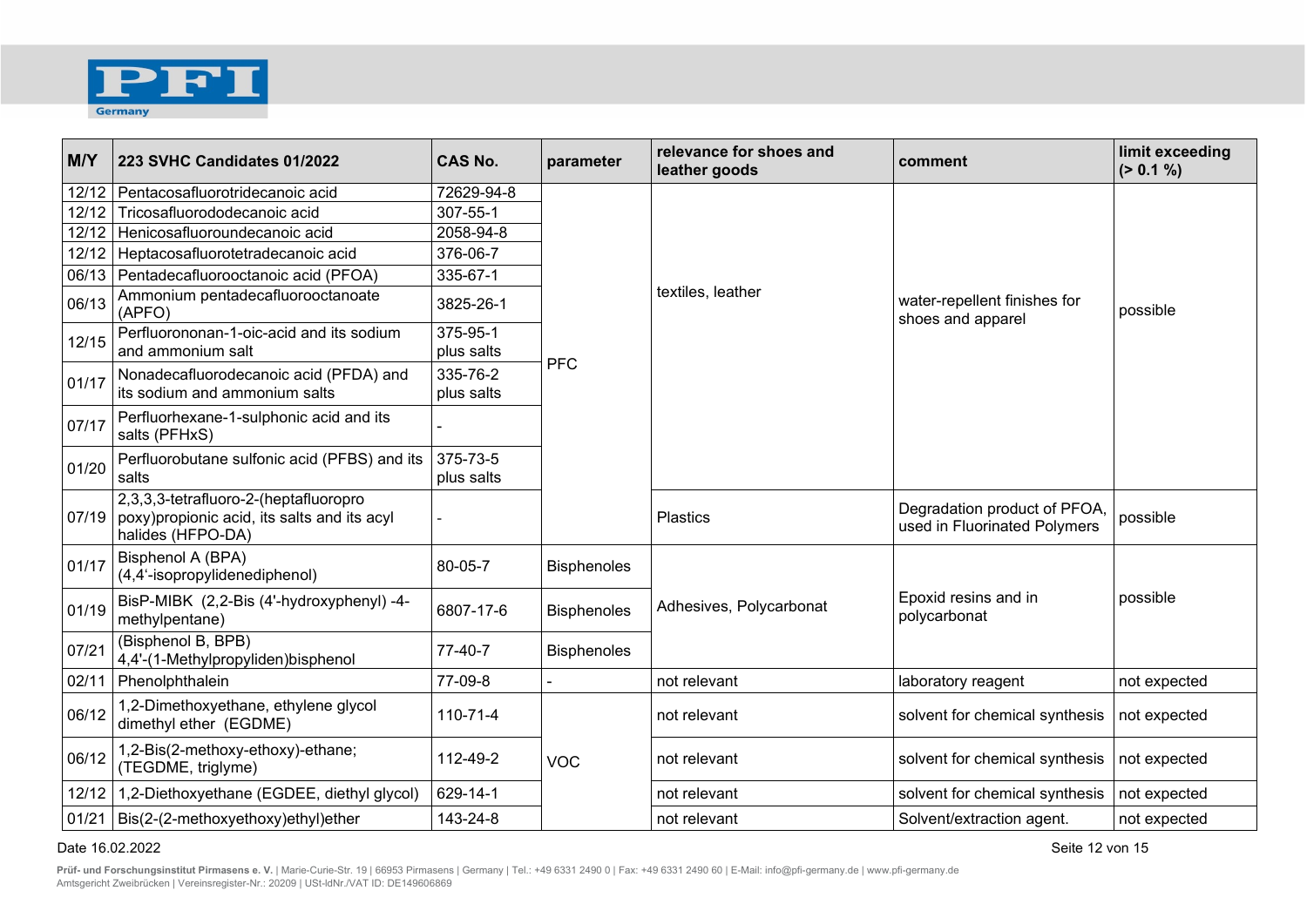

| M/Y   | 223 SVHC Candidates 01/2022                                                                                                                                                                                                                       | <b>CAS No.</b>                                                                                                                                                                   | parameter | relevance for shoes and<br>leather goods | comment                                                       | limit exceeding<br>(> 0.1 %) |
|-------|---------------------------------------------------------------------------------------------------------------------------------------------------------------------------------------------------------------------------------------------------|----------------------------------------------------------------------------------------------------------------------------------------------------------------------------------|-----------|------------------------------------------|---------------------------------------------------------------|------------------------------|
| 10/08 | 5-tert-butyl-2,4,6-trinitro-m-xylene (musk<br>xylene)                                                                                                                                                                                             | 81-15-2                                                                                                                                                                          | Fragrance | not relevant                             | cosmetics                                                     | not expected                 |
| 07/21 | 2-(4-tert-Butylbenzyl)propionaldehyd and<br>Stereoisomeres                                                                                                                                                                                        | 80-54-6<br>75166-30-2<br>75166-31-3                                                                                                                                              | Fragrance | not relevant                             | cosmetics                                                     | not expected                 |
|       | 01/10 Pitch, coal tar, high temperature                                                                                                                                                                                                           | 65996-93-2                                                                                                                                                                       |           |                                          | steel industry, coal and coke<br>fabrication                  |                              |
| 12/15 | 1,3-Propansultone                                                                                                                                                                                                                                 | 1120-71-4                                                                                                                                                                        |           |                                          | intermediate in synthesis of<br>chemicals                     |                              |
| 12/11 | Zirconia Aluminosilicate Refractory Ceramic<br>Fibres (Zr-RCF)                                                                                                                                                                                    |                                                                                                                                                                                  |           |                                          | electrical and home<br>appliances, high temperature           |                              |
| 12/11 | Aluminosilicate Refractory Ceramic Fibres<br>(RCF)                                                                                                                                                                                                |                                                                                                                                                                                  |           | Not relevant                             | isolation in industrial facilities,<br>fire prevention        | not expected                 |
|       | 12/12   Diethyl sulfate                                                                                                                                                                                                                           | 64-67-5                                                                                                                                                                          |           |                                          | industrial intermediate,<br>laboratory reagent                |                              |
|       | 12/12 Dimethyl sulfate                                                                                                                                                                                                                            | $77 - 78 - 1$                                                                                                                                                                    |           |                                          |                                                               |                              |
| 12/12 | Dinoseb (2-(1-Methylpropyl)-4,6-<br>dinitrophenol; DNBP)                                                                                                                                                                                          | 88-85-7                                                                                                                                                                          |           |                                          | intermediate in synthesis of<br>chemicals                     |                              |
| 12/12 | Methoxy acetic acid                                                                                                                                                                                                                               | 625-45-6                                                                                                                                                                         |           |                                          |                                                               |                              |
|       | 12/12   N-Methylacetamid                                                                                                                                                                                                                          | 79-16-3                                                                                                                                                                          |           |                                          | Process additive                                              |                              |
| 12/12 | 3-Ethyl-2-methyl-2-(3-methylbutyl)-1,3-<br>oxazolidine                                                                                                                                                                                            | 143860-04-2                                                                                                                                                                      |           |                                          | biocide in lubricants,<br>hardening agent for PUR             |                              |
| 06/15 | 5-Sec-Butyl-2-(2,6-dimethylcyclohex-3-en-1-<br>yl)-5-methyl-1,3-dioxan [1], 5-Sec-Butyl-2-<br>(2,4-dimethylcyclohex-3-en-1-yl)-5-methyl-<br>1,3-dioxan [2] [covering any of the individual<br>isomers of [1] or [2] or any combination<br>thereof | 117933-89-8<br>343934-04-3<br>343934-05-4<br>676367-02-5<br>676367-03-6<br>676367-04-7<br>676367-05-8<br>676367-06-9<br>676367-07-0<br>676367-08-1<br>676367-09-2<br>186309-28-4 |           | not relevant                             | Process additive<br>Intermediate in synthesis of<br>chemicals | not expected                 |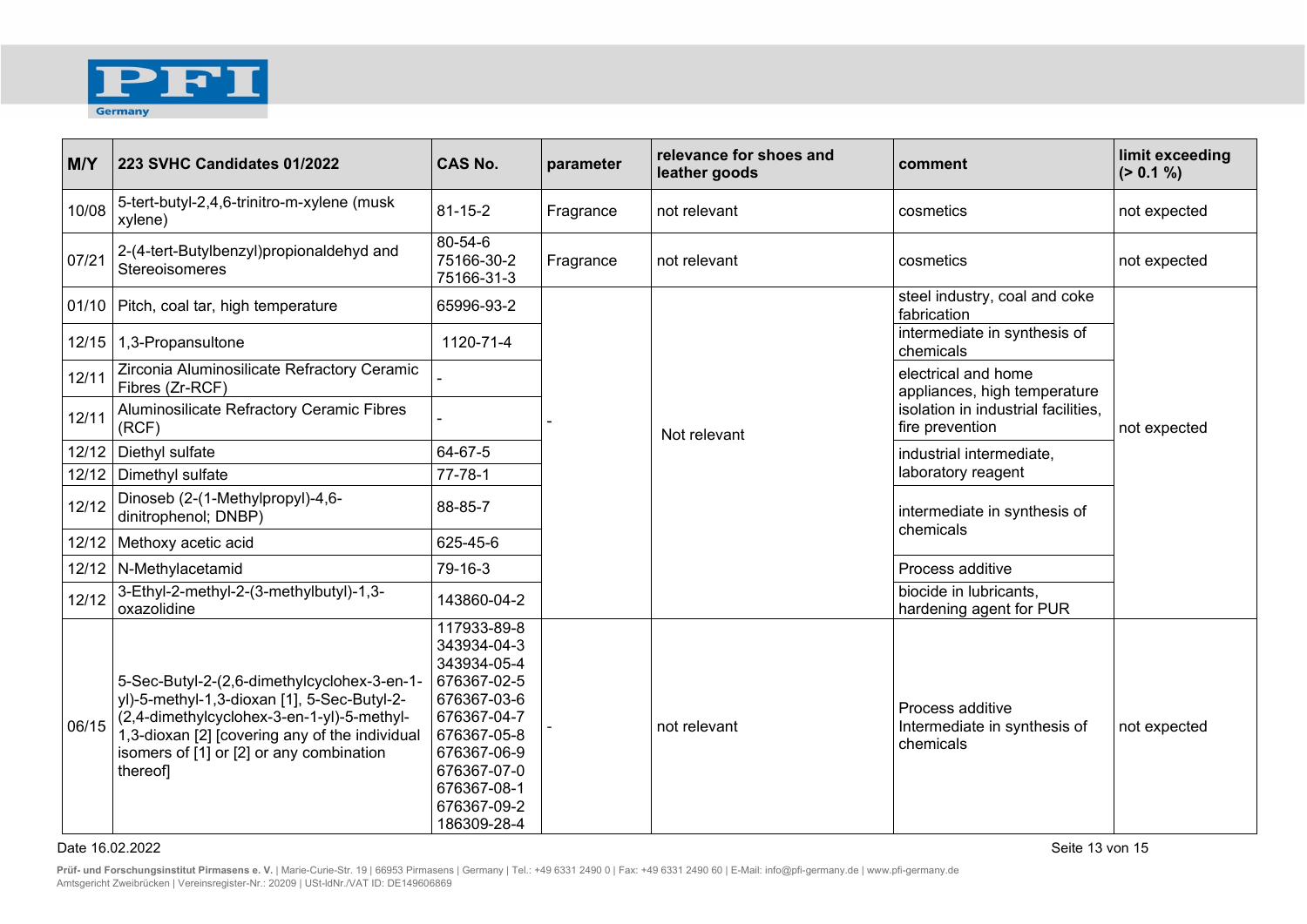

| M/Y   | 223 SVHC Candidates 01/2022                                                                                                                                            | <b>CAS No.</b> | parameter          | relevance for shoes and<br>leather goods           | comment                                                                                                   | limit exceeding<br>(> 0.1 %) |
|-------|------------------------------------------------------------------------------------------------------------------------------------------------------------------------|----------------|--------------------|----------------------------------------------------|-----------------------------------------------------------------------------------------------------------|------------------------------|
|       | 12/15   Nitrobenzene                                                                                                                                                   | 98-95-3        |                    | not relevant                                       | Process additive<br>Intermediate in synthesis of<br>chemicals                                             | not expected                 |
|       | 06/18   Octamethylcyclotetrasiloxane (D4)                                                                                                                              | 556-67-2       | Silicons           | Silicone, Silicone or Siloxane<br>coated materials | Silicone                                                                                                  | possible                     |
|       | 06/18   Decamethylcyclopentasiloxane (D5)                                                                                                                              | 541-02-6       |                    |                                                    |                                                                                                           |                              |
|       | 06/18   Dodecamethylcyclohexasiloxane (D6)                                                                                                                             | 540-97-6       |                    |                                                    |                                                                                                           |                              |
|       | 06/18 Terphenyl, hydrogenated                                                                                                                                          | 61788-32-7     |                    | <b>Prints</b>                                      | plastic additive, solvent, in<br>coatings/inks, in adhesives<br>and sealants, and heat<br>transfer fluids | not expected                 |
|       | 06/18   Ethylenediamine (EDA)                                                                                                                                          | 107-15-3       |                    | Not relevant                                       | Adhesives, coating products,<br>fillers, putties, plasters,<br>modelling clay, pH regulators              | not expected                 |
| 06/18 | Benzene-1,2,4-tricarboxylic acid 1,2<br>anhydride (TMA) Trimellitacidanhydride                                                                                         | CAS 552-30-    | Organic Acids      | Not relevant                                       | Production of esters polymers                                                                             | not expected                 |
|       | 07/19 4-tert-butylphenol                                                                                                                                               | 98-54-4        |                    | Adhesives, Plastics (PC)                           | Allergenic                                                                                                | possible                     |
| 01/20 | 2-methyl-1-(4-methylthiophenyl)-2-<br>morpholinopropan-1-one                                                                                                           | 71868-10-5     |                    | Adhesives Plastics, Coatings,<br>Prints            | Photoinitiator UV Hardener<br>for plastics, laquers,<br>adhesives                                         | not expected                 |
| 01/20 | 2-benzyl-2-dimethylamino-4'-<br>morpholinobutyrophenone                                                                                                                | 119313-12-1    |                    |                                                    |                                                                                                           |                              |
|       | 07/20   Butyl 4-hydroxybenzoate                                                                                                                                        | $94 - 26 - 8$  |                    | Cosmetics, medicaments                             | Preserving agent                                                                                          | not expected                 |
| 01/22 | 6,6'-di-tert-butyl-2,2'-methylenedi-p-cresol<br>(Vulkanox BKF, Anti Ox)                                                                                                | 119-47-1       | <b>Bisphenoles</b> | Rubbers, lubricants, adhesives,<br>inks, fuels     | Preservative, anti-aging agent<br>for rubber, antioxidant                                                 | possible                     |
|       | 01/22   tris(2-methoxyethoxy) viny Isilane                                                                                                                             | 1067-53-4      |                    | Rubbers, plastics, sealants                        | adhesion promoter<br>crosslinker                                                                          | possible                     |
| 01/22 | $(\pm)$ -1,7,7-trimethyl-3-[(4-<br>methylphenyl)methylene]bicyclo[2.2.1]heptan-<br>2-one covering any of the individual isomers<br>and/or combinations thereof (4-MBC) |                |                    | Cosmetics                                          | <b>UV Absorber</b>                                                                                        | not expected                 |